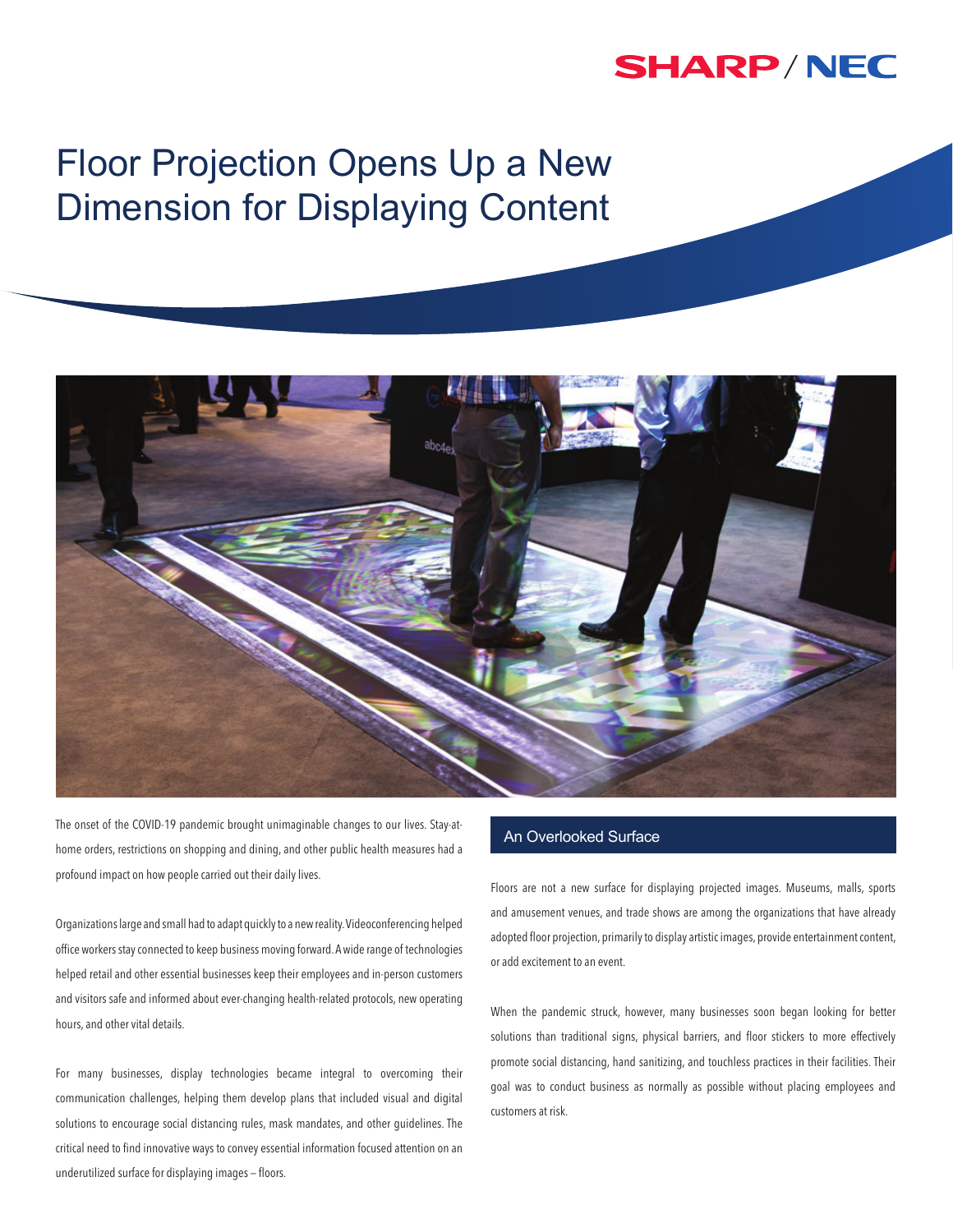Some organizations deployed digital displays, which offer the benefits of grabbing the attention of visitors and making it simple to change the content provided. Installed on carts, these displays could be moved to where they were most needed. Others realized that, in appropriate settings, using a projector to display navigation instructions, distancing cues, and other information onto the floor would be an ideal solution. The directions and information that floor projection provides are particularly effective because they're hard to miss. Messages and visual cues are literary at viewers' feet, making them unambiguous and easy to follow.

Floor projection is essentially the same as the familiar process of using a projector to display a large image on a vertical surface. It presents several unique technical issues that need to be addressed, but like standard projection, it enables you to display engaging content on a blank surface.

#### Floor Projection for Public Health Messaging

The COVID-19 pandemic generated demand for effective ways to provide actionable information. Floor projection emerged as a solution to consider for many messaging needs, including:

- **• Providing protocol alerts**: alert customers and employees entering a facility about active health protocols
- **• Managing high traffic zones**: help customers and visitors navigate safely in high traffic zones and narrow passageways
- **• Action-intended messaging:** enforce or encourage adherence to health protocol rules behavioral actions in specific locations or situations, for example using hand sanitizing stations
- **• Service information:** communicate new services and temporary changes, such as curbside pickup

#### Innovative Uses for Floor Projection

The use of floor projection to address COVID-19 issues has opened the door to new possibilities for using projection to display content on floors in many settings. Let's take a look at some of the locations where floor projection can provide unique benefits.

#### **Retail**

Floor projection can be used in a wide range of stores for a variety of purposes, including advertising, branding, traffic management, wayfinding, queueing, and other messaging needs. Retailers can use projectors to display images at the entrance to a store, at end caps, and even in aisles themselves. The projector can show advertisements, indicate the shelf location of seasonal or sale items, and provide information about other types of promotions. Floor projection provides a dynamic opportunity for retailers to partner with brands to promote their products. All of this information is displayed right at the feet of customers — providing the right message at the right time and the ideal place to drive conversions and sales.

#### **Transportation hubs**

Wayfinding, traffic management, and queueing are major concerns in airports, train stations, and bus depots. Floor projection can help passengers easily navigate through the confusion of transportation facilities to buy tickets, find information booths, and locate their departure gates. It also provides transportation authorities and retail tenants unique opportunities for messaging and advertising.

#### **Offices**

Floor projection is a natural fit for reception areas, human resources, and other corporate settings. The reception area is usually the first place that visitors see, which makes it an important setting to make a good first impression.

An image projected on the floor in reception and other appropriate areas can display corporate logos and other brand images to communicate a company's identity. Messages can also direct visitors through security checkpoints or to specific reception desks or check-in areas when they enter the building. In human resources areas, floor projection can direct job applicants to the appropriate location and convey a sense of the company's culture.

#### **Other locations**

Floor projection is also an inviting solution in other types of locations. For example, in hospitals and other healthcare facilities, it can display action-intended messages, provide wayfindaring, and help manage such high traffic areas as entrances and around elevators. Restaurants and malls can use floor projection to convey information and provide a wide range of entertainment content. In higher education and K-12 buildings, it can convey messages and wayfindaring for students and visitors alike.

#### Making It Work

If you are considering floor projection, there are several considerations to take into account. Here are the key factors to keep in mind:

#### **Projection surface**

Any smooth, light-colored surface will work for most projectors. For the best results, we recommend using matte white (gloss-free) vinyl paint or similar. Your existing floor color may work well, but it will likely require making a color adjustment for your projector.